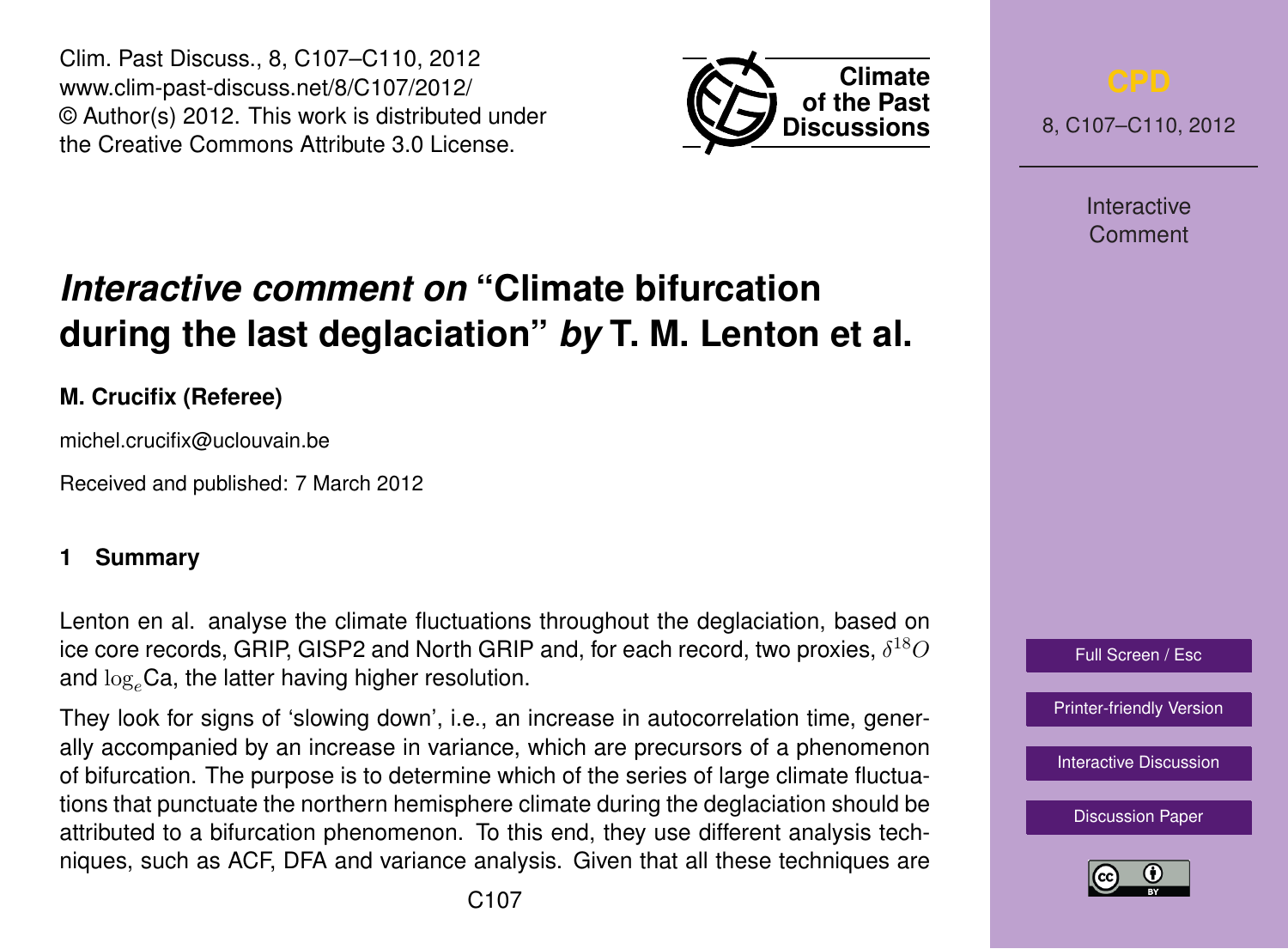parametric, the authors perform a large number of sensitivity analyses, more specifically, they analyse the sensitivity to detrending frequency and sliding window length and consider trends in ACF, DFA and variance indicators over different intervals of the deglaciation episode.

As a result, the authors present a very large number of plots : 71 x-y plots and 34 contour plots. The paper is concluded on a summary figure (Fig 7) providing a visual illustration of the main conclusions, that is, Bølling warming is a perturbation-induced transition to a pre-existing warm state; Younger Dryas is a perturbation-induced transition to a pre-existing cold state, and end of the Younger Dryas is a stochastic anticipation of a saddle-node bifurcation.

### **2 Analysis**

The article is nicely written and the analysis methods have been published and used before by these authors. I have chosen not to concentrate on their use and robustness at this stage (reviewer 1 has some concerns though, that makes me suggest to formalise the question of positive vs negative trend in terms of a statistical test, perhaps with a surrogate-data approach; just a suggestion). My review rather concerns the basic dynamical system framework in which the study is being analysed and how results are being visualised.

Let us begin with the latter.

The authors have cutely chosen a color scheme for contour plots, so that the dominant color (blue, red) gives a first good visual impression of the dominant trend: upwards if red; downwards if blue; undecided if there is a mix of both colors. This being said, a total of 71 x-y plots and 34 contour plots is leaving the reader with a lot of information to digest. Axis tick labels are small; ranges could be made more consistent across different plots for a same proxy; and titles should be made more explicit (it is hard to figure

8, C107–C110, 2012

Interactive Comment

Full Screen / Esc

[Printer-friendly Version](http://www.clim-past-discuss.net/8/C107/2012/cpd-8-C107-2012-print.pdf)

[Interactive Discussion](http://www.clim-past-discuss.net/8/321/2012/cpd-8-321-2012-discussion.html)

[Discussion Paper](http://www.clim-past-discuss.net/8/321/2012/cpd-8-321-2012.pdf)

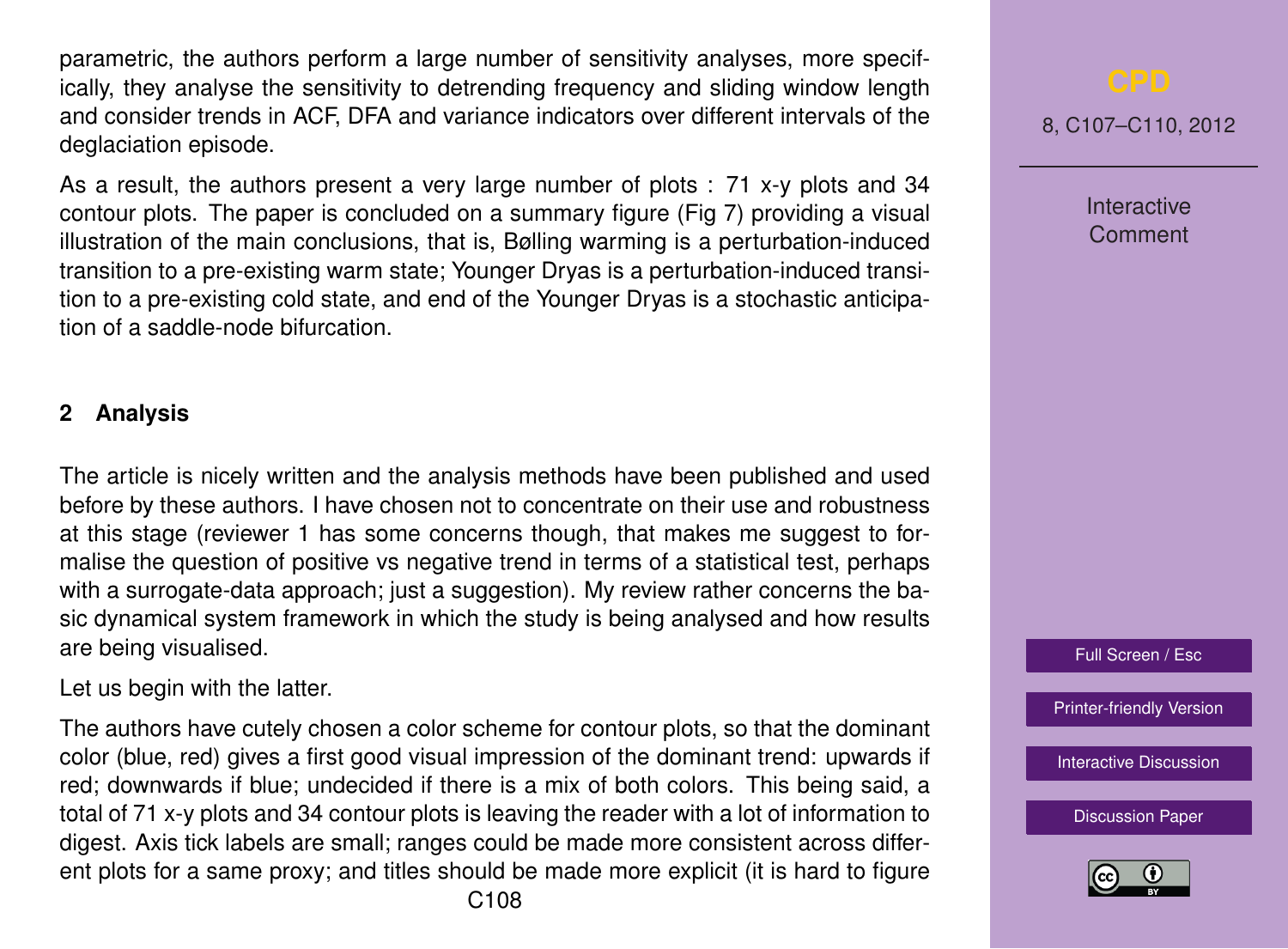out what the graph is about from the legend when there are so many of them). Finally, DFA Kendall frequencies histograms have unclear meaning (btw, aren't they densities rather than frequencies?). In summary, I would recommend the authors to think again about the best way of displaying the impressive amount of information resulting from their numerous sensitivity analyses.

My main concern, though, is about the dynamical system framework adopted here. As well illustrated by Fig. 7 (but see also the text), the analysis is carried out with a saddle-node bifurcation in mind, with a possible anticipation by stochastic fluctuations. It remains to be seen whether this is the most appropriate approach to climate changes such as the Bølling-Allerød and the Younger Dryas episodes.

Indeed, saddle-node bifurcations consist in merging a stable and unstable node and then disappearance of both of them. The normal form of a saddle-node bifurcation is a 1-D dynamical system. My concern is that this framework may be oversimplified to describe the dynamics of the deglaciation. There is, at the very least, an interplay to be considered between ocean circulation and slower components of the Earth system, such as ice volume. The co-existence of multiple time scales in this problem is obvious when comparing Greenland and Antarctic records, and this requires dynamical systems with more than one dimension.

One more appropriate framework could be a 'slow-fast' system. In a slow-fast system, a bifurcation diagram such as Fig. 7 may be thought of as the stability diagram of the fast system, while the fast variable controls the course of the slow variable (called here the forcing). In this case, Figure 7 remains an insightful description of what happens with the North Atlantic ocean circulation (the fast system in this case). However, a number of dynamical-system oriented articles on Dansgaard-Oeschger events (DO) suggest to interpret the occurrence of DO events as a homoclinic bifurcation or an infinite-loop bifurcation (see recent review in Crucifix, 2012, and many articles from colleagues therein). Such bifurcations radically differ from the saddle-node bifurcation and are not appropriately described by Figure 7.

8, C107–C110, 2012

**Interactive Comment** 



[Printer-friendly Version](http://www.clim-past-discuss.net/8/C107/2012/cpd-8-C107-2012-print.pdf)

[Interactive Discussion](http://www.clim-past-discuss.net/8/321/2012/cpd-8-321-2012-discussion.html)

[Discussion Paper](http://www.clim-past-discuss.net/8/321/2012/cpd-8-321-2012.pdf)